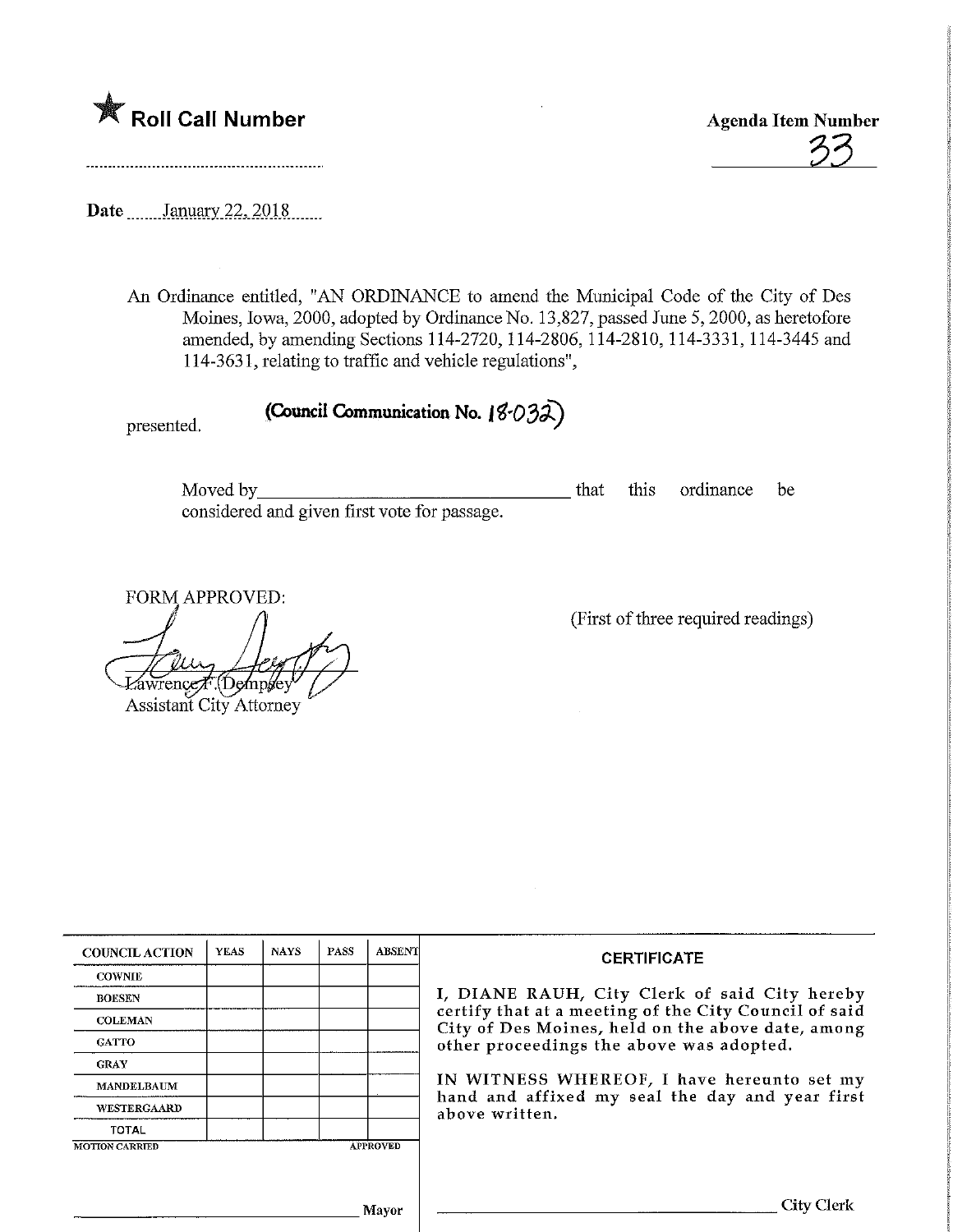SUMMARY OF ORDINANCE NO. Ordinance No. 13,827, passed June 5, 2000, as heretofore amended, by amending Chapter 114 Traffic & Vehicle Regulations, by amending Sections 114-2720, 114-2806, 114-2810, 114-3331, 114-3445 and 114-3631, as summarized below. The complete text of the ordinance is available between 8:00 a.m. and 5:00 p.m. in the City of Des Moines City Clerk's Office, 400 East Court Avenue, Des Moines, Iowa, or on the City of Des Moines' website at www.dmgov.org. The venue, Des Moines, Iowa, or on the City of Des Moines' website at which are the City of Design at which can be worded by dinance shall be in full force and effect from and after the public cate  $\frac{1}{2}$ law.

#### DES MOINES TRAFFIC REGULATION CHANGES

Amending Chapter 114 of the Municipal Code regarding traffic regulation changes as follows:

- A. On-street handicap parking—east side of SW 1 1th Street from Tuttle Street to Murphy
- Street.<br>Code revisions related to the vacation of City right-of-way in the area bound by Martin  $B = \text{Code}$  revisions related to the vacation of City right-of-way in the literature by Martin by Martin by Martin by Martin by Martin by Martin by Martin by Martin by Martin by Martin by Martin by Martin by Martin by Marti uther King, Jr. Parkway on the north, Maury Street on the south, SE 23 east, and the Union Pacific Railroad right-of-way on the west.<br>Code corrections—Hull Avenue from E 14th Street to E 40th Court.
- 
- Code corrections—Hull Avenue  $\lim_{n \to \infty} E$  14th Street to E 40fh Court. Removal of daytime parking restriction—south side of  $L_y$  on Street from  $L_y$ Pennsylvania Avenue.

FORM APPROVED:

Lawrence F. Dempsey, Assistant City Attorney

T.M. Franklin Cownie, Mayor

Attest:

I, Diane Rauh, City Clerk of the City of Des Monics, Iowa, hereby certify that the Rights of said City on foregoing is a summary of Ordinance No. \_\_\_\_\_\_\_\_\_, passed by the City Council of same City.  $\frac{1}{2}$ , signed by the Mayor on  $\frac{1}{2}$ ,  $\frac{1}{4}$ ,  $\frac{1}{4}$ ,  $\frac{1}{4}$ ,  $\frac{1}{4}$ ,  $\frac{1}{4}$ ,  $\frac{1}{4}$ ,  $\frac{1}{4}$ ,  $\frac{1}{4}$ ,  $\frac{1}{4}$ ,  $\frac{1}{4}$ ,  $\frac{1}{4}$ ,  $\frac{1}{4}$ ,  $\frac{1}{4}$ ,  $\frac{1}{4}$ ,  $\frac{1}{4}$ ,  $\frac{1}{4}$ , law in the Business Record on  $\frac{1}{\sqrt{2}}$  Authorized by Publication Order No.  $\frac{1}{\sqrt{2}}$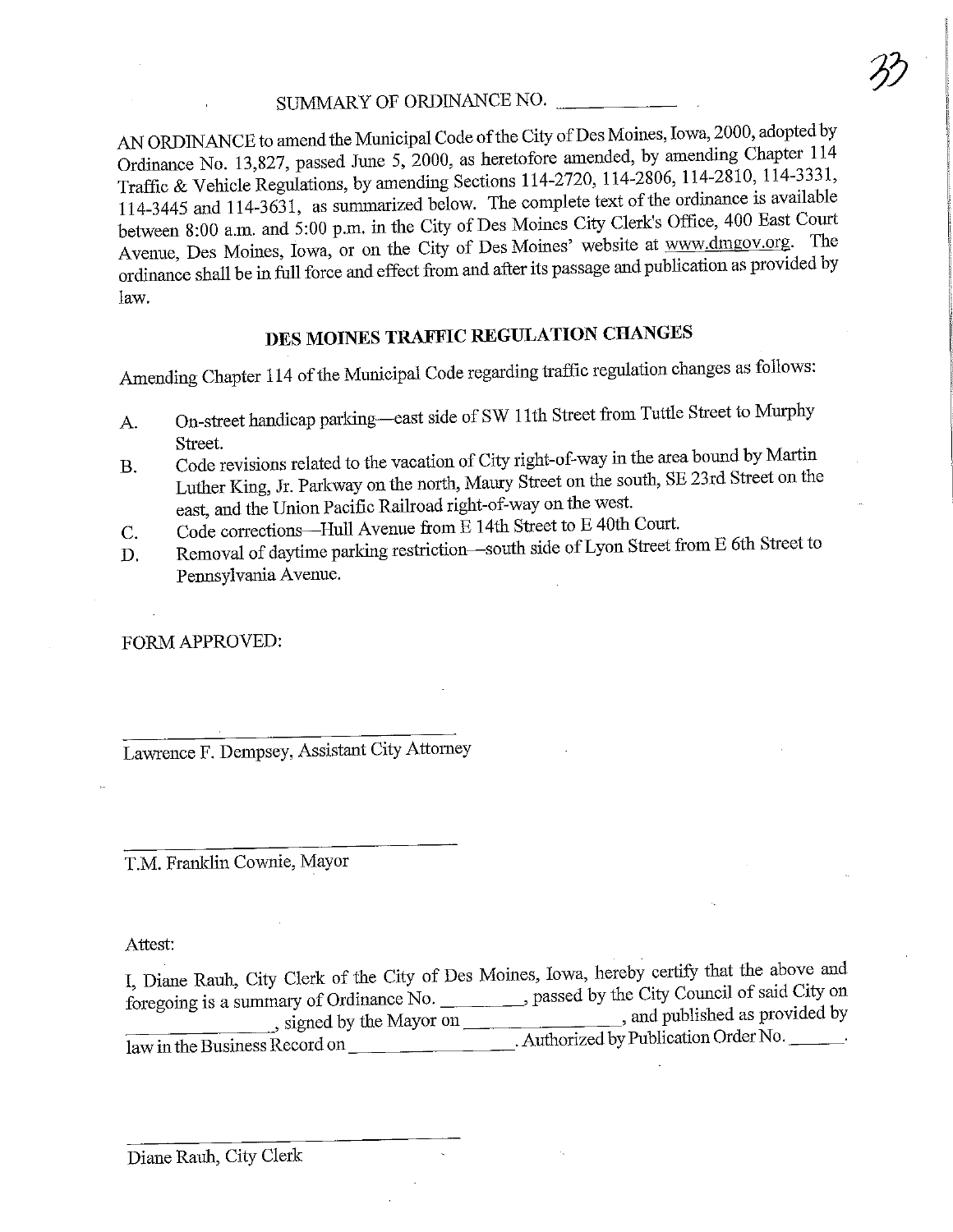#### ORDINANCE NO.

AN ORDINANCE to amend the Municipal Code of the City of Des Moines, Iowa, 2000, adopted<br>by Ordinance No. 13,827, passed June 5, 2000, as heretofore amended, by amending by Ordinance No. 13,827, passed June 5, 2000, as heretofore amending  $\frac{1}{2}$ ,  $\frac{1}{2}$  relating to  $S = \frac{114-2720}{5}$ , 114-2800, 114-2810, 114-3331, 114-3445 and 114-363-31, relating to  $S = \frac{1}{2}$ traffic and vehicle regulations.

Be It Ordained by the City Council of the City of Des Moines, Iowa:

Section 1. That the Municipal Code of the City of Des Moines, Iowa, 2000, adopted by

Ordinance No. 13,827, passed June 5, 2000, as heretofore amended, is hereby amended by

amending Sections 114-2720, 114-2806, 114-2810, 114-3331, 114-3445 and 114-3631, relating to

traffic and vehicle regulations, as follows:

### Sec. 114-2720, Southwest Eleventh Street-Vme Street to County Line Road.

Southwest Eleventh Street, on both sides, from Vine Street to Tuttle Street, no parking any time.

outhwest Eleventh Street, on the east side, from a point  $\frac{1}{2}$  feed south of the same  $p_{\text{out}}$  30 feet south thereof, is designated as a handicapped parking space and is subset to the same same same. prohibition as is found in subsection 114-616(a) of this chapter.

Southwest Eleventh Street, on both sides, from Davis Avenue to Kirkwood Avenue, no parking any time.

Southwest Eleventh Street, on the west side, from Army Post Road to a point 50 feet south thereof, no parking any time.

hereof, no parking any ulife. Southwest Eleventh Street, on the east side, from Army Post Road to Wade Street, no parking any time.

Southwest Eleventh Street, on the east side, from Wade Street to Amos Avenue, passenger loading and unloading.

loading and unloading. Southwest Eleventh Street, on the east side, from Amos Avenue to  $\frac{1}{2}$ parking any time.

Southwest Eleventh Street, on the west side, from Wade Street to Amos Avenue, no stopping or standing 7:00 a.m. to 5:00 p.m. school days.

Southwest Eleventh Street, on the west side, from Southdale Drive to County Line Road, no parking any time.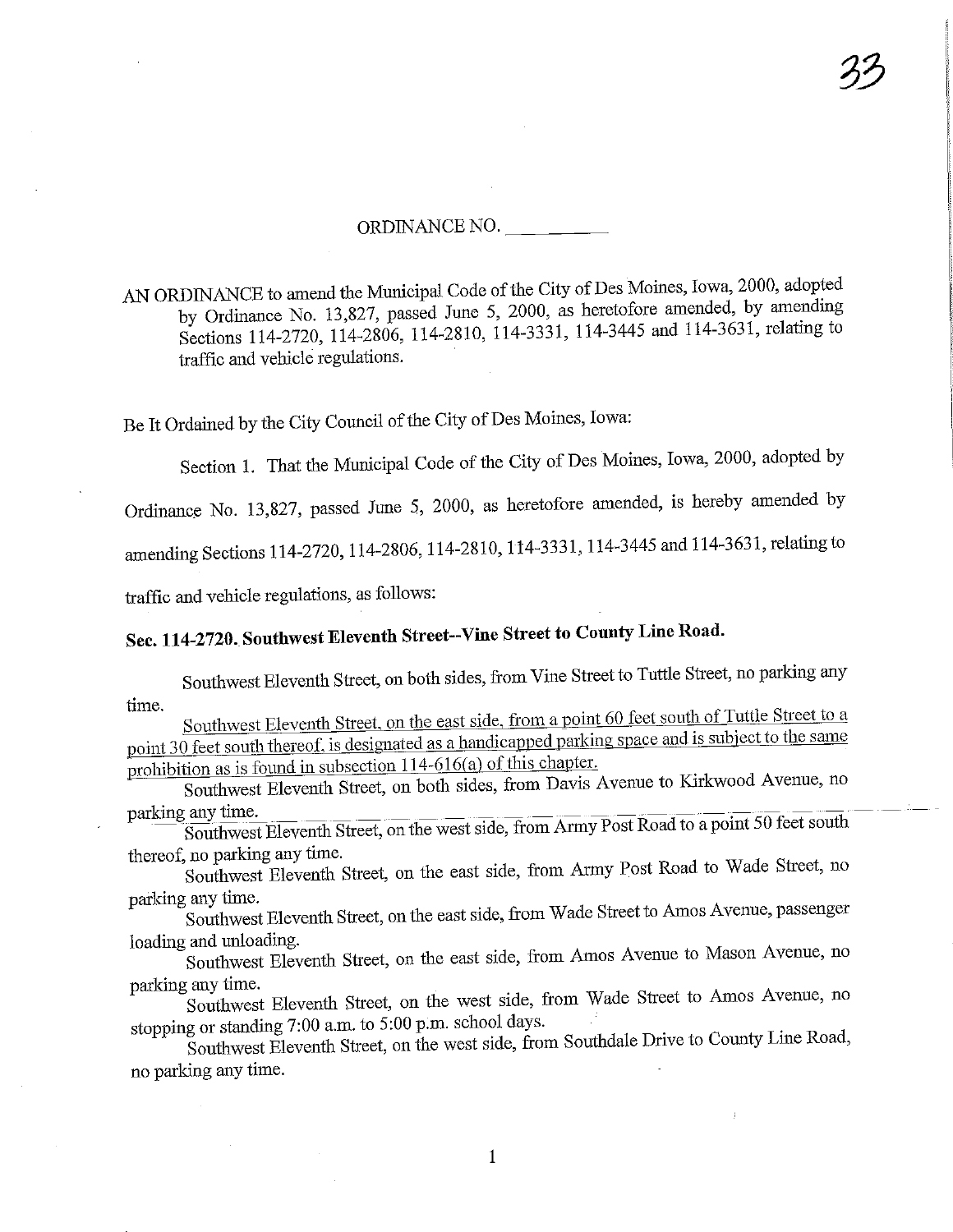#### Sec. 114-2806. Southeast Twenty-second Court--Scott Avenue East Park Avenue to East Rose Avenue.

Southeast Twenty second Court, on the west side, from Scott Avenue to Maury Street, no<br>parking any time.

 $H$ <sub>KH</sub>  $H$ <sub>3</sub> $H$ <sub>im</sub> $T$  $\mu$  southeast Twenty-second Court, on the west also are no parking any time.

point  $450$  feet south thereof, and any part of the cost  $\eta_{AB}$  from Bast Rose. Avenue  $S$  and  $S$  is a point  $S$  on the east side,  $\frac{1}{2}$ feet north thereof., no parking any time.

### Sec. 114-2810. Southeast Twenty-second Street--Scott AvenueHartford Avenue to East Philip Avenue.

Southeast Twenty second Street, on the east side, from Scott Avenue to Maury Street, no<br>parking any time.

<del>rking any time.</del>  $S$  in the east side,  $S$  and  $S$  is a point  $S$  side,  $S$  and  $S$  and  $S$  is a point  $S$  point  $S$  is a point  $S$  point  $S$  and  $S$  and  $S$  are  $S$  and  $S$  are  $S$  and  $S$  are  $S$  and  $S$  are  $S$  and  $S$  are  $S$  and  $S$ 

 $\text{et}$  south thereof, no parking any time.  $S$  and  $S$  is the second Street, on the west side,  $\frac{1}{2}$ 

 $\gamma$ enue, no parking any time.  $S$  Southeast Twenty-second Street, on the east  $S = \frac{1}{2}$ 

 $\text{et north there}$ . no parking any time. Surfleast Twenty-second Street, on the west  $\frac{1}{2}$ Avenue, no parking any time.

# Sec. 114-3331. Hull Avenue--East Fourteenth Street to east city limits the dead end east of East Forty-third Court.

————Hull Avenue, on the north side, from a point 250 feet east of Sampson Street to a point 100<br>feet east of Delaware Avenue, no parking any time.

f<del>et east of Delaware Avenue, no</del> parking any time.  $\frac{P}{P}$ 

arking any time. Hull Avenue, on the north side, &em East Thirty ninth Court to East Fortieth Court, no

arkin<del>g 10:00 p.m. to 7:00 a.m.</del>  $Hull$  Avenue, on the norm side, from East Fourteenframe  $\tilde{S}$ 

Fifteenth Street, no parking any time. Hull Avenue, on the south side, from East Fourteenth Street to organization Street west of Taylor Street west of East of East of East of East of East of East of East of East of East of East of East of East of East of East

 $\frac{1}{2}$  wenty-fourth Street, no parking any time.  $\frac{1}{2}$  Hull Avenue, on the north side,  $\frac{1}{2}$  from a point 1.50  $\frac{1}{2}$  and point 1.50  $\frac{1}{2}$  and point 1.50  $\frac{1}{2}$  and  $\frac{1}{2}$  and  $\frac{1}{2}$  and  $\frac{1}{2}$  and  $\frac{1}{2}$  and  $\frac{1}{2}$  and  $\frac{1}{2}$  and  $\frac$ 150\_60 feet west thereof east of Villa Vista Drive, no parking any time.

Hull Avenue, on the north side, from Villa Vista Drive to a point 60 feet east thereof, no<br>parking any time.

<del>parking any time.</del>  $H \text{uI}$  Avenue, on the north side, from a point  $220$ 95 feet east thereof, no parking any time.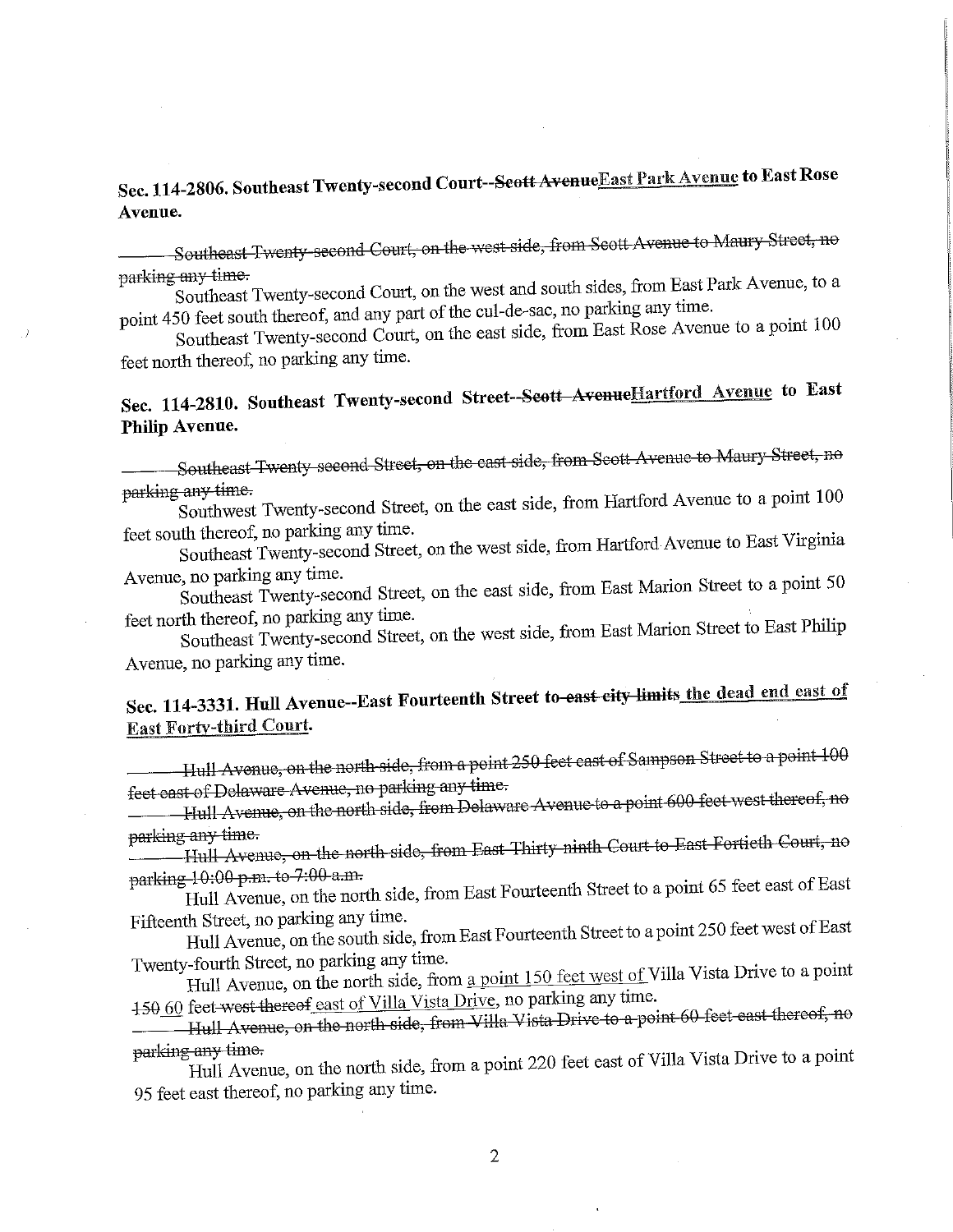Hull Avenue, on the north side, from a point 390 feet east of Villa Vista Drive to a point 175 feet east thereof, no parking any time.

teet east thereof, no parking any tune.  $H_1$  Avenue, on the north side, from a point 1,300 feet east  $T_{\text{max}}$ 

©ast ofDixon Street and including the cut de QQ.C, no parking any time7  $\frac{m}{\sqrt{2}}$  and  $\frac{m}{\sqrt{2}}$  for the north side, from a point 250 feet east of Sampson Street to the deadles

end east of Dixon Street, no parking any time.<br>Hull Avenue, on the north side, from a point 100 feet east of Delaware Avenue to the dead end west of Delaware Avenue and including the cul-de-sac, no parking any time.

d west of Delaware Avenue and including the cul-de-sacre-sacre-sacre-sacre-sacre-sacre-sacre-sacre-sacre-sacre- $\frac{1}{10}$  Avenue, on the south side, from East Twenty-fourth Street to a point 250 feet west

ereof, no stopping or standing.  $\frac{d}{dt}$  Avenue, on the north side, from East Twenty-fourth Street to a point  $\frac{d}{dt}$ 

ereof, no parking any time.  $H$ ull Avenue, on the south side, from East Twenty-fourth Sb'eet to  $E$ 

reet, no parking any time. ull Avenue, on the north side, from East Twenty-fight  $S_t$  feet to a point  $\frac{1}{2}$ 

ereof, no parking any time.  $\mu$ III Avenue, on the south side, from a point  $\frac{1}{2}$  for  $\frac{1}{2}$  for  $\frac{1}{2}$  for  $\frac{1}{2}$  for a point  $\frac{1}{2}$  for a point  $\frac{1}{2}$  for a point  $\frac{1}{2}$  for a point  $\frac{1}{2}$  for a point  $\frac{1}{2}$  for a point

point 50 feet east of East Twenty-sixth Street, no parking any  $\frac{m}{\sqrt{2}}$ ull Avenue, on the north side, from East Twenty-ninth  $\frac{1}{2}$ 

ereof, no parking any time.  $H\parallel$  Avenue, on the south side, from East Thirty-second Street to  $E$ 

Court, no parking any time.  $\lim_{n \to \infty}$  and  $\lim_{n \to \infty}$  from  $\lim_{n \to \infty}$   $\lim_{n \to \infty}$ 

no parking any time.  $\mu$ Iuli Avenue, on the south side, from East Thirty-elgenth Street to  $\mu$ 

parking any time. hull Avenue, on the north side, from East Thirty-number Court to East parking 10:00 p.m. to 7:00 a.m.

Hull Avenue, on the north side, from East Fortieth Court to East Forty-second Street, no parking any time.

Hull Avenue, on the south side, from East Forty-second Street to a point 100 feet west thereof, no parking any time.

Hull Avenue, on the north side, from East Forty-second Street to a point 70 feet east thereof, no parking any time.

hereof, no parking any time. Hull Avenue, on the south side, from East Forty-second Street to a point 590 term of the point 590 term 590 te thereof, no parking any time.

## Sec. 114-3445. Lyon Street-East Fifth Street to East Thirtieih Street.

Lyon Street, on both sides, from East Fifth Street to a point 50 feet east thereof, no parking any time.

Lyon Street, on both sides, from Bast Sixth Street to a point 50 feet west thereof, no parking any time.

3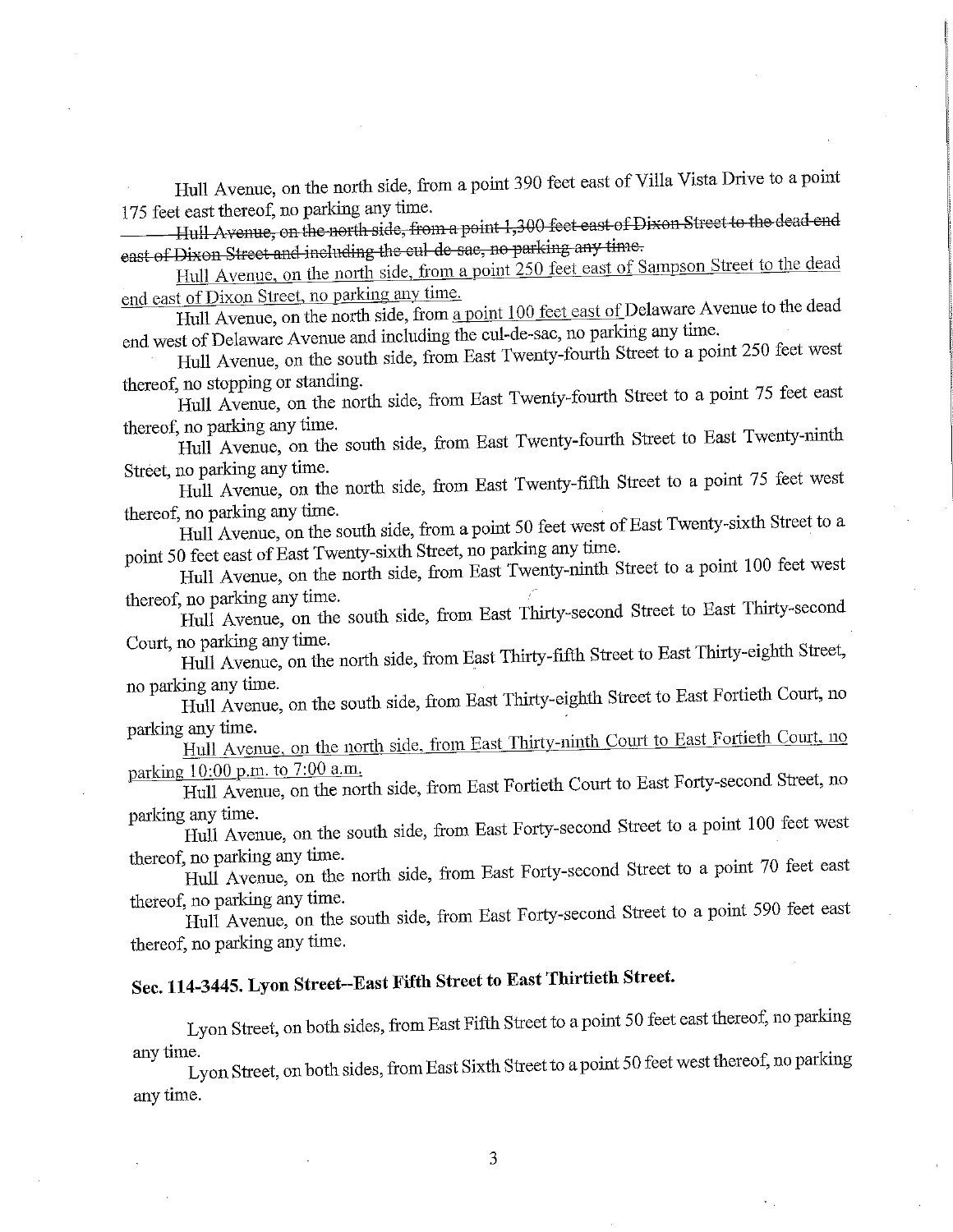———— Lyon Street, on the south side, from East Sixth Street to Pennsylvania Avenue, no parking<br>7:00 a.m. to 6:00 p.m., Monday through Friday.

 $9.9.00$  p.m., wondy dubley from, on Street, on the south side, from East Nmatt  $S = \frac{1}{2}$ 

parking any time.<br>Lyon Street, on the south side, from a point 100 feet east of East Ninth Street to a point 50 feet west of East Tenth Street, no parking 7:00 a.m. to 9:00 a.m., Monday through Friday.

ference of East Tenth Street, no parking 7:00 a.m. to 9:00 a.m. to 17:00 a.m. Ninth Street to a.p.  $\Omega_{\text{II}}$  Street, on the north side, from a point  $\frac{1}{2}$  from a point  $\frac{1}{2}$ 

feet east of East Ninth Street, no parking any time. on Street, on the south side, from East Tend Street to  $\frac{1}{1}$ 

rking any ume. on Street, on the south side, from East Tenth Street to East Eleventh Street, no parking Street, no parking Street, no parking the street to East Eleventh Street, no parking the street to East Eleventh Street, no parking t

 $700$  a.m. to 9.00 a.m., Monday through Friday.  $\Omega_{\text{M}}$  Street, on the south side, from East Eleventh Street to a point  $\Omega_{\text{M}}$ 

parking any time.  $V_{\text{OM}}$  Street, on the north side, from East Fourteenth Street, northern Street to East Eighteenth Street to East Eighteenth Street to East Eighteenth Street to East Eighteenth Street to East Eighteenth Street, northern

rking any time.  $\gamma$  Street, on the south side, from East Twelfth Street  $\gamma$ 

parking any time.  $\mu_{\text{S}}$  street, on the south side, from a point  $\mu_{\text{S}}$  for a point  $\mu_{\text{S}}$ 

240 feet east of East Fifteenth Street, no parking any time.<br>Lyon Street, on the south side, from a point 225 feet west of East Seventeenth Street to a yon Street, on the south side, from a point 225 feet page and is subject to the same  $p_{\text{out}}$  30 feet west thereof, is designated a handicapped partner

rohibition as is found in subsection  $114-616(a)$  of this case  $1.4-616$  $\sum_{i=1}^{\infty}$  Street, on the north side, from Avenue Predediction  $\sum_{i=1}^{\infty}$ thereof, no parking any time.

Lyon Street, on the south side, from East Twentieth Court to East Thirtieth Street, no parking any time.

Lyon Street, on the north side, from a point 50 feet west of East Twenty-second Street to a point 50 feet east of East Twenty-second Street, no parking any time.

point 50 feet east of East Twenty-second Street, no particularly to the Street to  $L_y$  Street, on the north side, from East  $\lambda$   $\lambda$   $\lambda$   $\lambda$   $\lambda$ 

no parking any time.  $L_y$  and  $L_y$  for the north side, from a point  $\sigma$  and  $\sigma$  and  $\sigma$  and  $\sigma$  are  $\sigma$  and  $\sigma$  are  $\sigma$  and  $\sigma$  are  $\sigma$  and  $\sigma$  are  $\sigma$  and  $\sigma$  are  $\sigma$  and  $\sigma$  are  $\sigma$  and  $\sigma$  are  $\sigma$  and  $\sigma$  are  $\sigma$  and  $\sigma$ 

point 50 feet west of East Twenty-seventh Street, ne part Twenty pinth. Street, Lyon Street, on the norm side, from East Twenty-ninth Street to a point 50 feet west

hereof, no parking any time.  $L_y$ on Street, on the north side, from East Thirtieth  $\tilde{L}_y$ no parking any time.